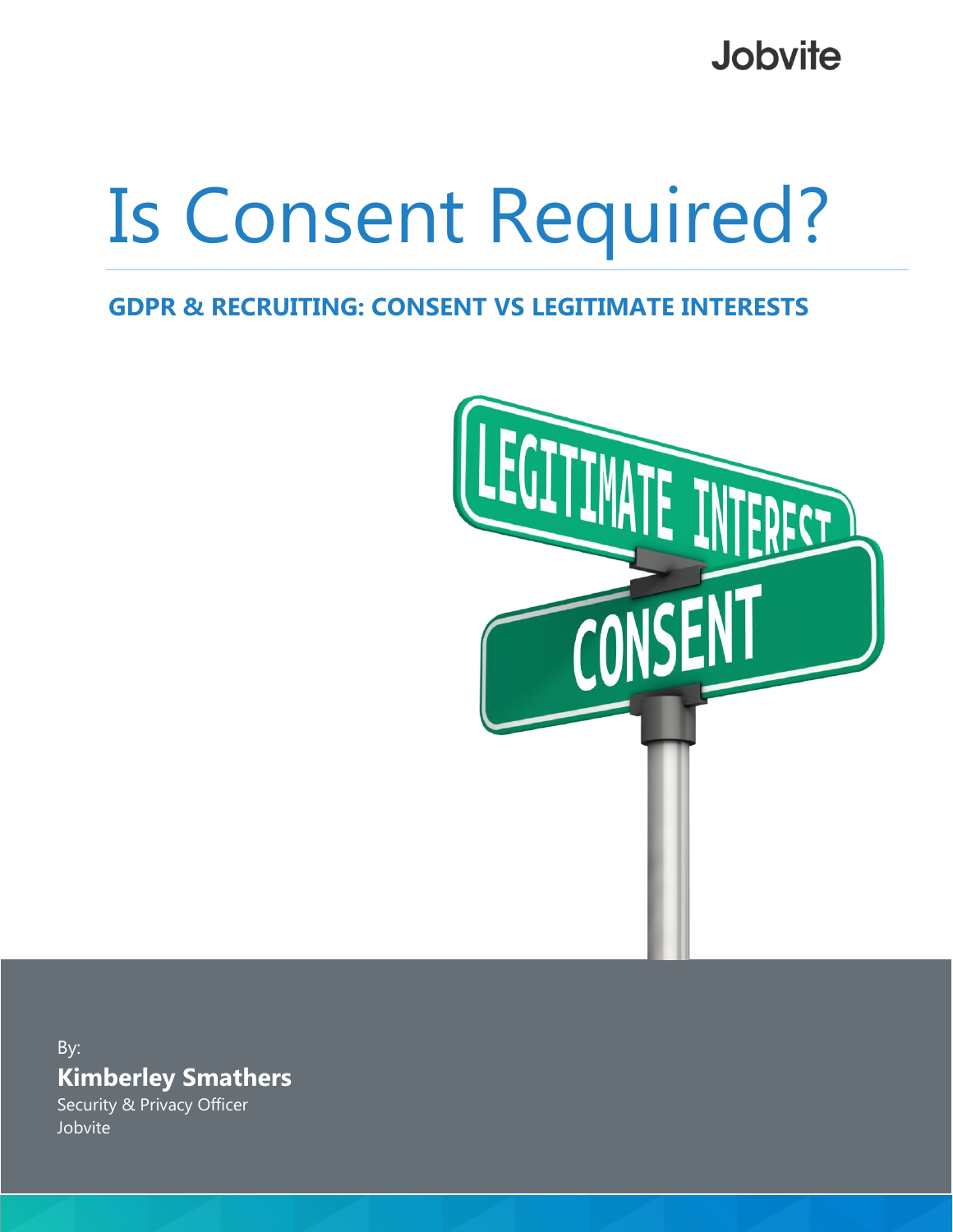# Jobvite.

## GDPR & Recruiting

## Is Consent Required?

One of the most confusing terms related to the GDPR and recruiting is something called 'Legitimate Interests.' Some recruiters and marketers are attempting to use it as a 'Get out of jail free card,' when considering whether consent is required in recruiting and marketing activities.

The "legitimate interest" provision in the GDPR will not save recruiters and recruiting software from the challenge of obtaining consent for personally identifiable data. Even so, some in the recruiting space believe that they can continue to use personal data without consent because of an apparent carve-out related to "legitimate interest" contained in the GDPR.

The short answer to this belief is…No, Not True.

Unfortunately, the reason that this is such a confusing issue is that there are multiple parts of the law (Articles, Recitals, and Definitions) that have to be applied to arrive at an answer as to when Consent is required or Legitimate Interests is adequate with regard to processing personal data.

| Reference                                   | Type of Information                                                          | Meaning                                                                                                          |
|---------------------------------------------|------------------------------------------------------------------------------|------------------------------------------------------------------------------------------------------------------|
| Article 6                                   | Article of the GDPR laws                                                     | Covers what is 'lawful' processing under the law                                                                 |
| Recital 47                                  | Recitals are interpretations of specific parts of<br>the Article of the GDPR | Specifically relates to the subject of 'Overriding<br>legitimate business interest' as referenced in Article 6   |
| Consent                                     | Definitions and Terminology of the GDPR                                      | Explicit definition of what comprises lawful processing of<br>the personal data of a data subject under the GDPR |
| Legitimate<br>Interest                      | Definitions and Terminology of the GDPR                                      | Explicit definition of what legitimate business interest is                                                      |
| Legitimate<br>Interest<br>Assessment        | Template                                                                     | Used to establish whether legitimate interest is valid                                                           |
| Relevant and<br>Appropriate<br>Relationship | Description                                                                  | Required to establish a legitimate interest                                                                      |

## First, let's identify a few key terms and definitions: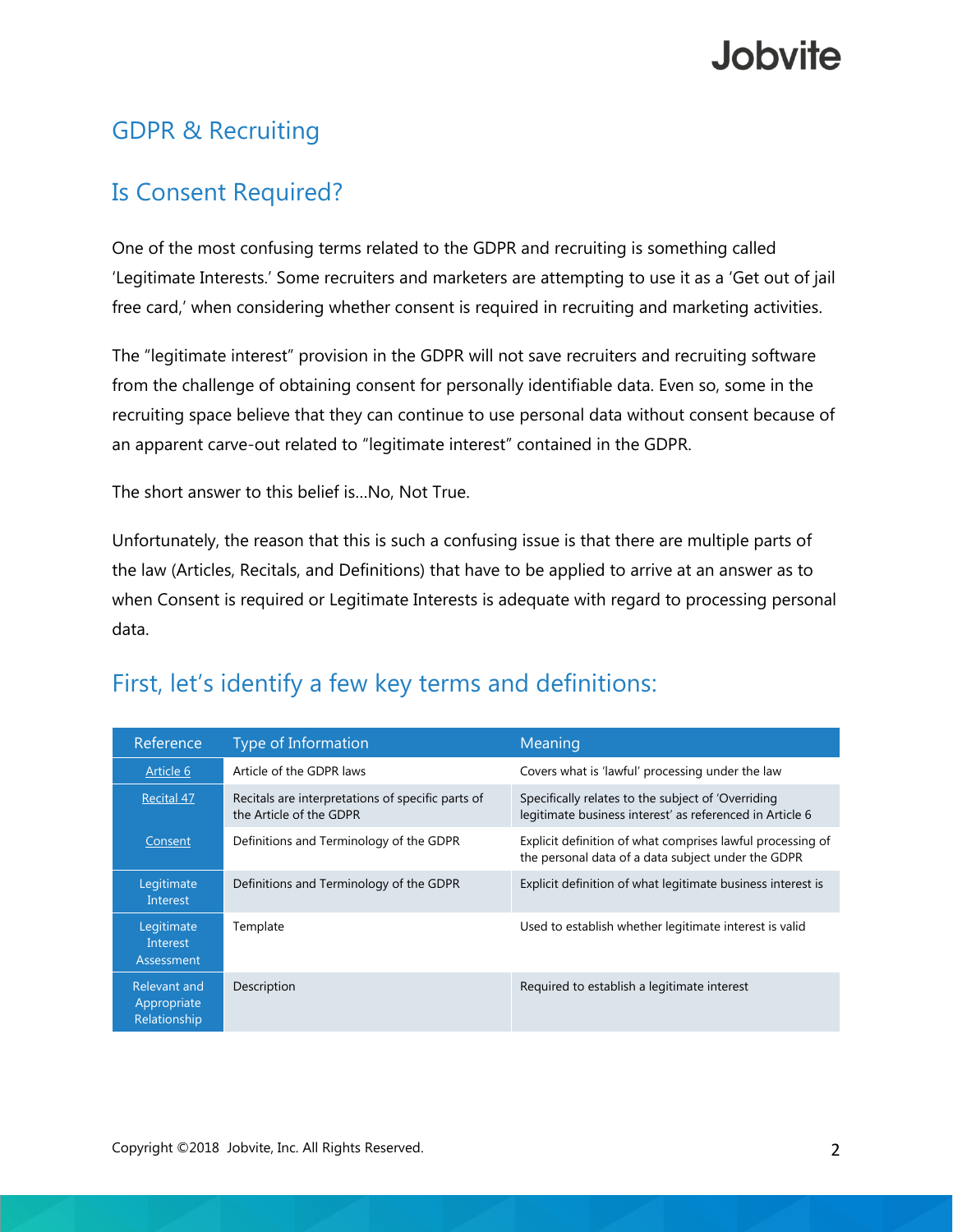# Jobvite.

#### Now, Let's examine what is meant by consent under the law;

"Consent of the data subject means any freely given, specific, informed and unambiguous indication of the data subject's wishes by which he or she, by a statement or by a clear affirmative action, signifies agreement to the processing of personal data relating to him or her"

#### And, next, let's add Article 6, Lawfulness of Processing:

Article 6 sets out the conditions for lawful processing of personal data and describes six lawful bases on which a controller can rely. The application of one of these six bases must be established prior to the processing and in relation to a specific purpose;

Processing shall be lawful only if and to the extent that at least one of the following applies:

- a) the data subject has given consent to the processing of his or her personal data for one or more specific purposes;
- b) processing is necessary for the performance of a contract to which the data subject is party or in order to take steps at the request of the data subject prior to entering into a contract;
- c) processing is necessary for compliance with a legal obligation to which the controller is subject;
- d) processing is necessary in order to protect the vital interests of the data subject or of another natural person;
- e) processing is necessary for the performance of a task carried out in the public interest or in the exercise of official authority vested in the controller;
- f) **processing is necessary for the purposes of the legitimate interests** pursued by the controller or by a third party, **except where such interests are overridden by the interests or fundamental rights and freedoms of the data subject** which require protection of personal data, in particular where the data subject is a child.

It's easy to identify which of these will apply in the recruiting space; bases A and F; A is clearly using consent to lawfully process the data, and F indicates that, if valid 'legitimate interests' are present and not overridden by data subject rights, then data subject consent is not required – only a valid 'legitimate interest.'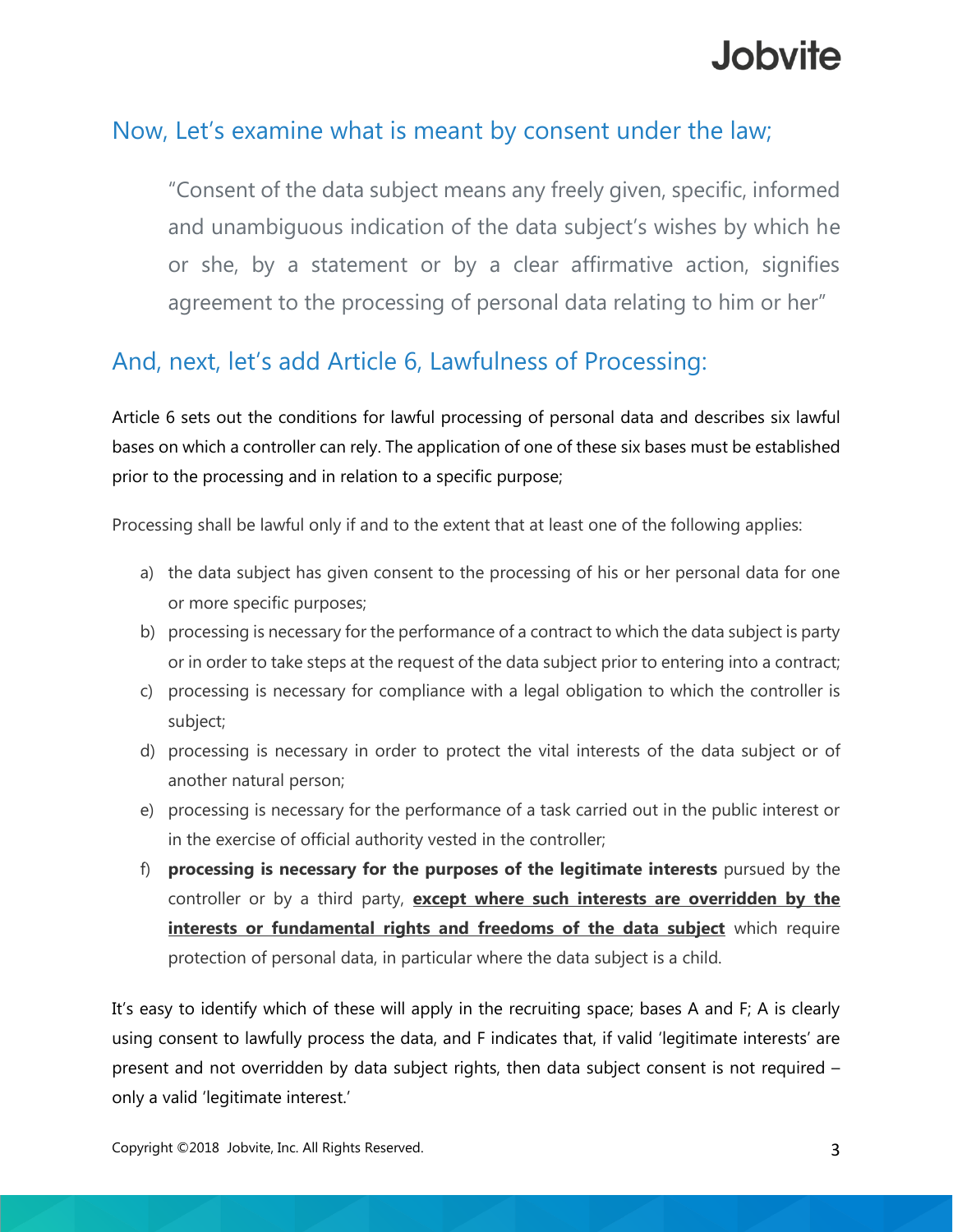So, clearly, when performing recruiting activities i.e.; seeking candidates for the purpose of employment, an organization is requesting personal data that will be processed and stored, and so, must either obtain consent or communicate a legitimate interest.

**Easy, right?** Recruiting applicants seems like a 'legitimate interest,' so, why bother with the challenge of obtaining and recording consent?

There are some in the recruiting space currently communicating just that, consent isn't necessary because of Recital 47, 'Overriding Legitimate Interest.' The problem with this is that legitimate interests is widely misunderstood and requires a lot more than simply saying it exists for your organization and, in the case of recruiting software providers (like Jobvite), saying that customers (Controllers) don't require it.

Why?

#### Let's take a look at Recital 47

Under Recital 47 the legitimate business interests of a controller (recruiting organization),

*"including those of a controller to which the personal data may be disclosed, or of a third party, may provide a legal basis for processing, provided that the interests or the fundamental rights and freedoms of the data subject are not overriding, taking into consideration the reasonable expectations of data subjects based on their relationship with the controller."*

What? It certainly sounds like you might not need to get consent…………let's read on before we celebrate

Let' s break down Recital 47 a bit before we move one – it will be important in order for us to arrive at a conclusion.

Take note of the use of the word **'may'** in the statement – it means that an assessment must be undertaken to analyze and prove whether the legal basis exists. Effectively, it is possible that there is a legal basis for the processing – but must be assessed and proven valid.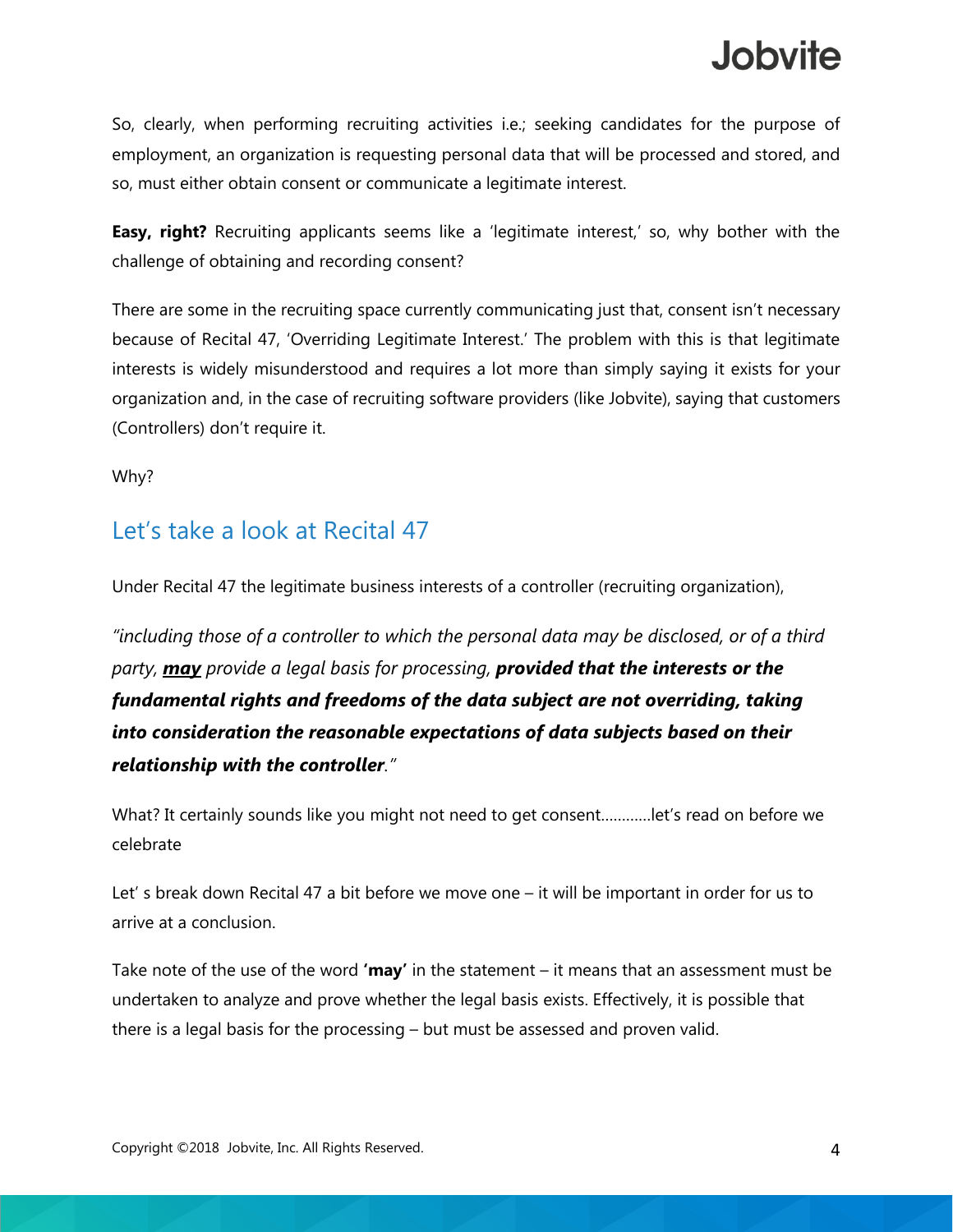## What is a legitimate interest?

A legitimate interest is *"a clearly articulated benefit to a single company, or to society as a whole, that can be derived from processing personal data in a lawful way."* However, the Article 29 Working Party of data protection authorities of EU countries has already made it clear that "*merely having a legitimate interest does not entitle one to use personal data."*

## What is the Relationship with Controller?

Where there is a relevant and appropriate relationship between the individual and the Controller is in situations where the individual (data subject) is a client or in the service of the organization. However, this does not mean that there will always be a Legitimate Interest in processing an individual's data. *Legitimate Interests is more likely to apply when there is a direct 'appropriate' relationship with a data subject* because the processing is less likely to be unexpected or unwanted. Recital 47 indicates that it is "**more difficult to use Legitimate Interests when there is no pre-existing relevant relationship**." In the recruiting of job seekers no pre-existing relationship exists.

Well, that's confusing, isn't it?

Let's continue to break it down:

The existence of a legitimate interest requires a formal and careful assessment to prove that the interest exists and is valid.

An essential part of the concept of Legitimate Interests is the balance between the interests of the Controller and the rights and freedoms of the individual: 'processing is necessary for the purposes of the legitimate interests pursued by the controller or by a Third Party, except where *such interests are overridden by the interests or fundamental rights and freedoms of the data subject* which require protection of Personal Data, in particular where the data subject is a child.'

#### Legitimate Interests Assessment

In order to establish Legitimate Interests an organization must perform a formal assessment and document the process and results making them available to **data subjects, data authorities,**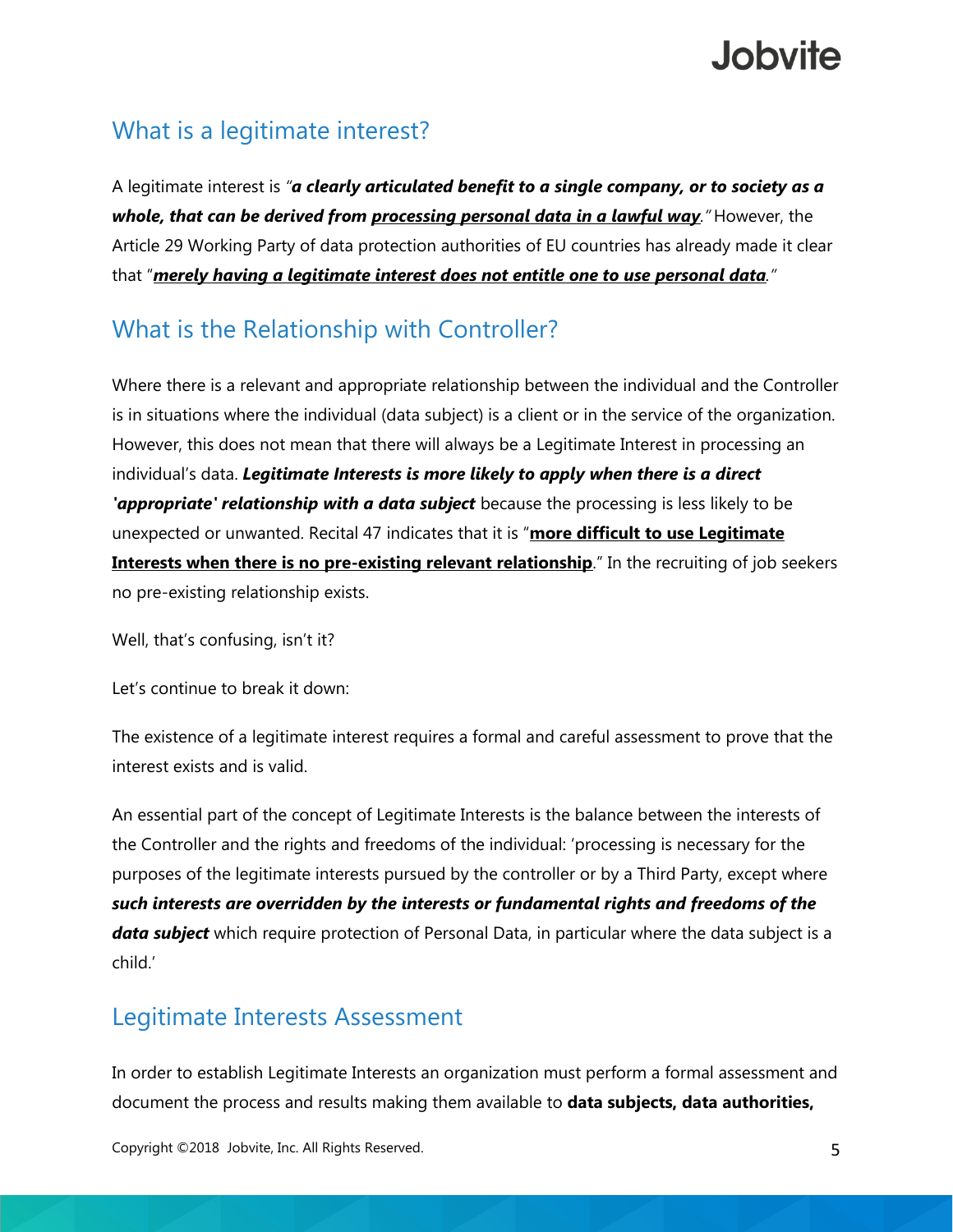**and the courts in order that they can examine the assessment**. The assessment must include the following:

#### *Identify a Legitimate Interest*

The first stage is to identify a legitimate interest – what is the purpose for processing the Personal Data and why is it important to you as a Controller? A legitimate interest may be elective or business critical; however, even if the Controller's interest in processing Personal Data for a specific purpose is obvious and legitimate, based on the objectives of the Controller, **it must be a clearly articulated and communicated to the individual.** Which assumes an existing relationship – which, in recruiting, does not exist.

#### *Carry out a Necessity Test*

Controllers should consider whether the processing of Personal Data is "necessary" for the pursuit of its commercial or business objectives. The adjective "necessary" is not synonymous with "indispensable" but neither is it as wide as "ordinary", "useful", "reasonable" or "desirable". It may be easiest to simply ask, "**Is there another way of achieving the identified interest?"** If there isn't, then clearly the processing is necessary; or If there is another way but it would require disproportionate effort, then you may determine that the processing is still necessary; or **If there are multiple ways of achieving the objective, then a Data Protection Impact Assessment (DPIA) should be used to identify the least intrusive processing activity**; or **If the processing is not necessary then legitimate interests cannot be relied on as a lawful basis for that processing activity.**

#### *The Balancing Test*

Article 6 (f) of the GDPR includes the following important caveat: "except where such interests are **overridden by the interests or fundamental rights and freedoms of the data subject**". In other words, a business that intends to use personal data **must balance its legitimate interest not only against the rights of the data subject, which is a significant test in itself, but also the data subject's interests,** irrespective of whether these interests are legitimate or not. Any company that hopes to use legitimate interest also bears the onus for demonstrating that its interest is favored in such a balancing test.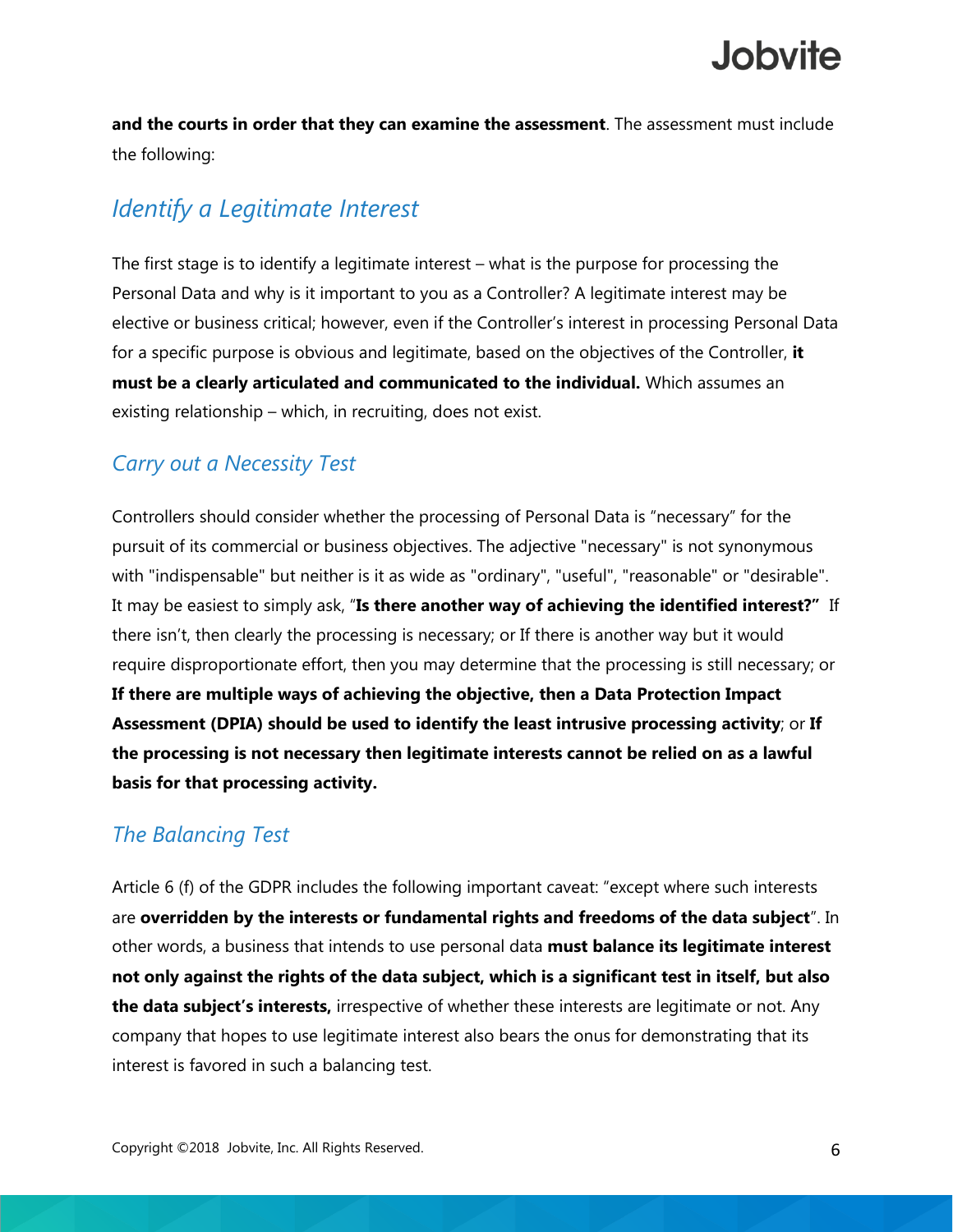This is not a figurative exercise. The Article 29 Working Party cautions that the balancing test should be **documented in such a way that data subjects, data authorities, and the courts can examine the assessment**. It should encompass a broad range of factors including "any possible (potential or actual) consequences of data processing". This would include, for example, "broader emotional impacts" and the "chilling effect on … freedom of research or free speech, that may result from continuous monitoring/tracking".

The test also must consider the manner in which personal data are processed. For example,

"whether large amounts of personal data are processed or combined with other data (e.g. in the case of profiling…). Seemingly innocuous data, when processed on a large scale and combined with other data may lead to inferences about more sensitive data".

#### Europe's data protection authorities take a dim view of such large scale processing:

"Such analysis may lead to uncanny, unexpected, and sometimes also inaccurate predictions, for example, concerning the behavior or personality of the individuals concerned. Depending on the nature and impact of these predictions, this may be highly intrusive to the individual's privacy".

A further factor in the balancing test is mentioned in Recital 47 of the GDPR: "…taking into consideration the reasonable expectation of data subjects based on their relationship to the controller". A business involved in recruiting must ask the following question: Is it reasonable to assume that a regular person who wishes to submit interest in a job opening expects that their behavior is being tracked and measured, their data shared with other companies or recruiters, and that the results of these operations may be between different organizations, and retained for further consolidation over considerable periods of time?

#### Why does this matter to you?

Your organization is the Data Controller in all of this – **your organization is responsible** for obtaining consent or proving legitimate interest - **not your recruiting solution**. After reviewing all of this information it is pretty apparent that;